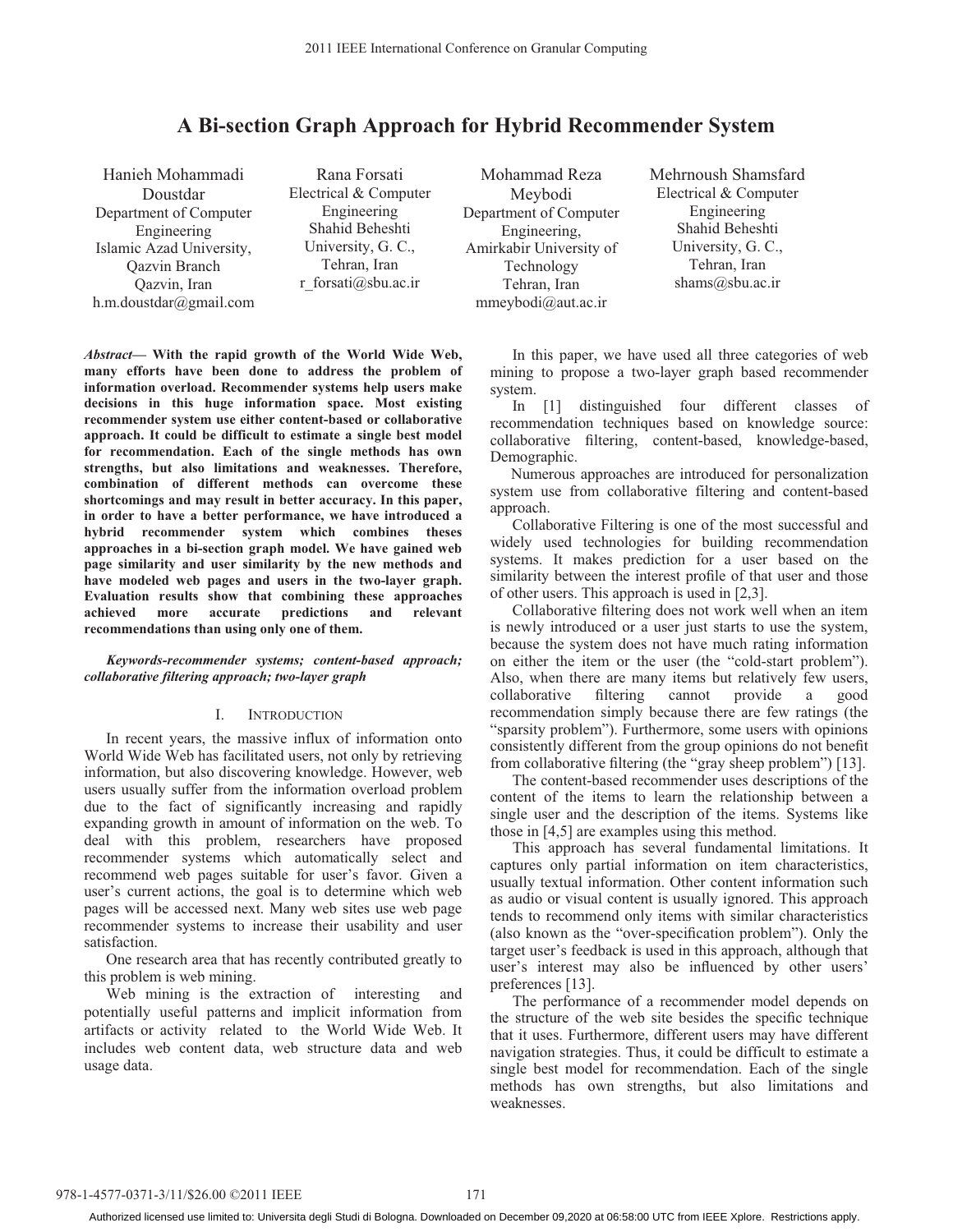Therefore, combination of different methods can overcome these shortcomings and may result in better accuracy.

Hybrid recommender systems combine two or more of the techniques to improve recommender performance [1,6].

In this paper, in order to improve recommender performance, we have presented an elegant and effective framework for combining content-based and collaborative filtering approaches in a two-layer graph model. This model represents the user-webpage information which contains nodes (users and web page) and links (similarities and weight of web pages in sessions). We use a Music Machines<sup>1</sup> web site as our test-bed to implement a recommender system.

Some recommender systems designed based on graphtheoretic are as follows:

The horting approach, proposed by Aggarwal et al. [7], is a graph collaborative filtering algorithm based on the concepts horting and predictability. Horting is a graph-based technique in which nodes are users, and edges between nodes indicate similarity degree between these. Predictions are produced by walking the graph to nearby nodes and combining the opinions of the nearby users. Based on this graph, recommendations can be generated via a few reasonably short directed paths joining multiple users.

In [8], a navigation graph-based recommendation system is proposed, in which the navigation patterns of previous web site visitors are utilized to provide recommendations for newcomers.

A bipartite graph introduced in [9] consists of users and movies which each directed edge corresponds to the user rated the movie. Then the given task can be further formulated as a link existence prediction problem. The key idea in this approach is to simultaneously obtain user and movie neighborhoods via co-clustering and then generate predictions based on the results of co-clustering.

Dhillon [10] was the first to use spectral graph partitioning on a bipartite graph of documents and words, effectively clustering groups of documents and words simultaneously. Consequently, every document cluster has a direct connection to a word cluster; the document clustering implies a word clustering and vice versa.

Koutsonikola et al. [11] computed similarity of users and created a weighted undirected graph, then clustered users. Afterwards, the pages which are mostly visited by the same set of users' clusters are expected to present high value of similarity, while pages visited by different users' clusters present low similarity value, then graph of web pages is constructed and these pages are clustered, too. Thenceforth, users and web pages clusters were assigned to fuzzy logic i.e. groups of related users are interested in a different degree to different groups of related web pages.

Huang et al. [12], also proposed a two-layer graph-based recommender system for digital library. In this paper, the customer similarity has been calculated via demographic information of customers and the similarity of books has

been computed by content and attribute information of books. Afterwards, correlations of two layers was obtained by customer transaction information and recommendations was generated based on the association strengths between a customer and the books.

The organization of the paper is as follows: we have introduced a new method for measuring similarity between web pages and users in section III and model users and web pages in the two-layer graph. Section IV discusses about correlation between two layers. Section V describes the recommendation process and section VI presents experimental result. Finally, the paper concludes with future work.

# II. A TWO-LAYER GRAPH APPROACH

In this paper, we have introduced a two-layer graphbased recommender system to combine the content-based with the collaborative filtering approach. This graph consists of user and web page layers and incorporates userto-user correlation, webpage-to-webpage correlation and user-to-webpage correlation. Each node in the web page layer shows a web page while each link between any two web pages represents the similarity between them. Each node in the user layer represents a user, and links between user nodes are the similarity between the two users. These similarities will be explained in section III.A, III.B. The inter-layer links are based on weight of web pages in sessions that will be discussed in section IV.

Our method to construct two-layer graph consists of these computational stages:

- *a)* Representing web pages by vector of keywords and computing their content similarities.
- *b)* Finding location of web pages in web site hierarchy and calculating web pages similarity according to this location.
- *c)* Considering weighted mean of two calculated similarities in two previous stages as total web page similarity and creating the first layer of graph.
- *d)* Identifying sessions in the log file using max time=30 minutes and considering predefined threshold for similarity of consecutive web pages.
- *e)* Finding weight of each web page in each session and displaying sessions by vector of web pages and computing session similarity.
- *f)* Calculating session similarity via weighted Levenshtein distance based on similarity of web pages.
- *g)* Considering weighted mean of two computed similarities in two previous stages as total session similarity and constructing second layer of graph.
- *h)* Creating correlation between these layers on account of calculated weight in stage "e".

We believe that this model is flexible, comprehensive and modular [13].

<sup>&</sup>lt;sup>1</sup> http://www.hyperreal.org/music/machines/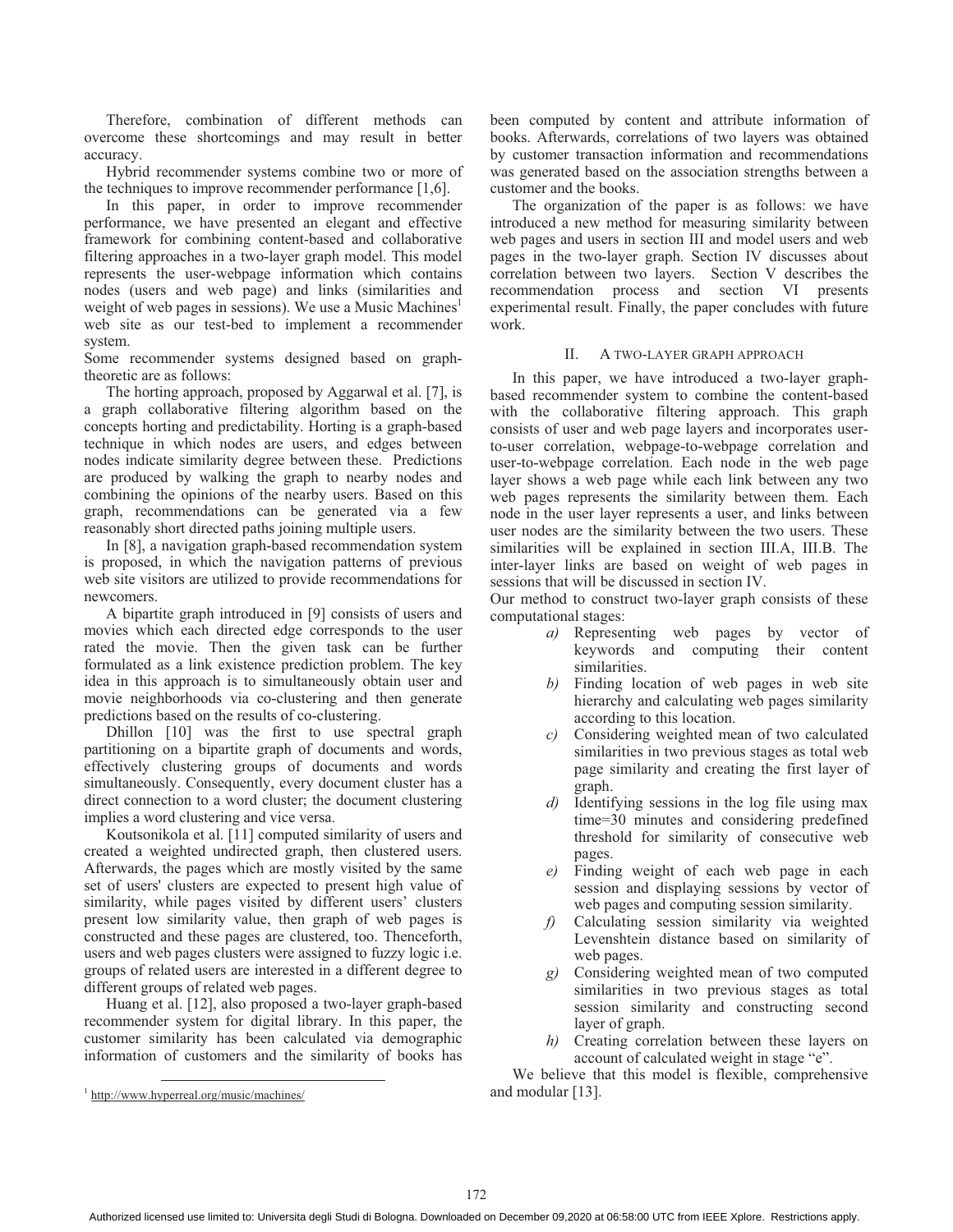Firstly, the similarity weights computed in the stages "c", "g" can be flexibly adjusted to reflect the importance of certain aspects of the similarity. For example, if we want to emphasize the importance of content similarity in our recommendation, we can simply assign a higher weight to it in weighted mean. Finally we believe that this model is flexible because we can control the parameters easily without building new models.

Secondly, this model contained the three approaches of recommendation, content-based, collaborative and hybrid approaches, can be applied in the comprehensive model.

Thirdly, this model is modular and allows for future expansion. Since the computation of similarity between web pages and users and creation of two-layer graph are independent of each other, we can adopt different algorithmic techniques on each stage to test different performances. For example, we can change web page similarity method without changing the method we use for users' similarity.

### III. EVALUATING SIMILARITY OF WEB SESSIONS

The problem of computing session similarity through a web site is faced by combining the computation of web page similarity and sequence similarity, spent time in each web page, web page size, and visit count of web pages in sessions.

### *A. Similarity between Web Pages*

For measuring web page similarity, we use web page content similarity and web page topic similarity.

1) *Web Page Content Similarity:* We represent web pages by using the vector space model. In this model, each web page is represented by a vector of weights of *n* "keywords":  $p_i = (w_{i1}, w_{i2}, \dots, w_{ij}, \dots, w_{in})$  where the weight *"wij"* is the frequency of keyword *j* in web page *i* and *"n"* is number of keywords. The most widely used weighting schema is the combination of Term Frequency and Inverse Document Frequency (TF-IDF) [14], which is defined as

$$
w_{ij} = T FIDF(i, j) = tf(i, j).(\log \frac{N}{df(j)}),
$$
\n(1)

The content similarity of web pages is

$$
Sim_{(Content)}(p_i, p_j) = \frac{\sum_{k=1}^{n} w_{ik} w_{jk}}{\sqrt{\sum_{k=1}^{n} (w_{ik})^2} \sqrt{\sum_{k=1}^{n} (w_{jk})^2}}.
$$
 (2)

*2) Web Page Topic Similarity:* By analyzing the pages, we understand that pages are not randomly spread, but they are organized into a hierarchical structure, called web site hierarchy. A web site hierarchy is a partial order of web pages, in which a leaf node represents a web page corresponding to a file in the server. A non-leaf node in a web site hierarchy represents a web page corresponding to a directory in the server. We use method discussed in [15] with reference to this hierarchy structure called web page topic similarity.

Now, we consider weighted mean of web page content and topic similarity as web page Content Topic similarity.

$$
Sim_{(Content\_Topic)} (P_i, P_j) = \alpha * Sim_{(Content)} (P_i, P_j)
$$
  
+  $\beta * Sim_{(Topic)} (P_i, P_j)$ . (3)

Also, in according to links connecting web pages, we use the shortest link between those for measuring web page similarity. Therefore, the formula for calculating web page total similarity can be expressed as follows:

$$
Sim_{(Total)}(P_i, P_j) = \frac{1}{Min\_LinkLength (P_i, P_j)}
$$
\n
$$
* Sim_{(Content\_Topic)} (P_i, P_j).
$$
\n(4)

## *B. Similarity between Web User Sessions*

Our basic idea of measuring session similarity is to consider each session as sequence of web page visits.

First we consider each session as vector of web pages and compute web page weight in it and compute session similarity via cosine similarity, afterwards use weighted Levenshtein distance to find the best matching between two sessions. We use from web page similarity which discussed in previous section as one of the sessions similarity metrics in weighted Levenshtein distance. For identifying sessions in log, we use max time=30 minutes and similarity of web pages for two pages visited consecutively. If the similarity is more than a predefined threshold, we will consider it a new session.

*1) Session Similarity based on Weight of Web Pages in Session:* To improve the quality of our recommender system, we use the importance of web pages in the sessions. In general, all accessed pages can be considered interesting to various degrees because users visited them. It is quite probable that not all the pages accessed by the user are of interest to him. Therefore, it is not efficient to use all the visited pages equally to make recommendation. So we try to approximate the degree of importance and interest of a web page for users. we represent each session as an mdimensional vector over the space of web pages,  $s = \langle (p_l, w_l), (p_2, w_2), (p_m, w_m) \rangle$ , where  $w_i$  denotes the ith web page weight  $(l \le i \le m)$  visited in a session s. The web page weight have computed by the method discussed in [16,20].

Therefore, the session similarity is expressed as

$$
Sim_{(WebPageWeightInSession)}(S_{\alpha}, S_{\beta}) = \frac{\sum_{k=1}^{m} w_{\alpha k} w_{\beta k}}{\sqrt{\sum_{k=1}^{m} (w_{\alpha k})^{2}} \sqrt{\sum_{k=1}^{m} (w_{\beta k})^{2}}}.
$$
 (5)

*2) Session Similarity based on Weighted Levenshtein Distance:* We will assume that *A* is a string of length *p* and *B* is a string of length *q*, and that  $p \leq q$ . The edit distance *(A, B)* between strings *A* and *B* is defined as the minimum number of edit operations needed in converting *A* into *B* or vice versa. The Levenshtein edit distance [17] allows three edit operations, which are inserting, deleting or substituting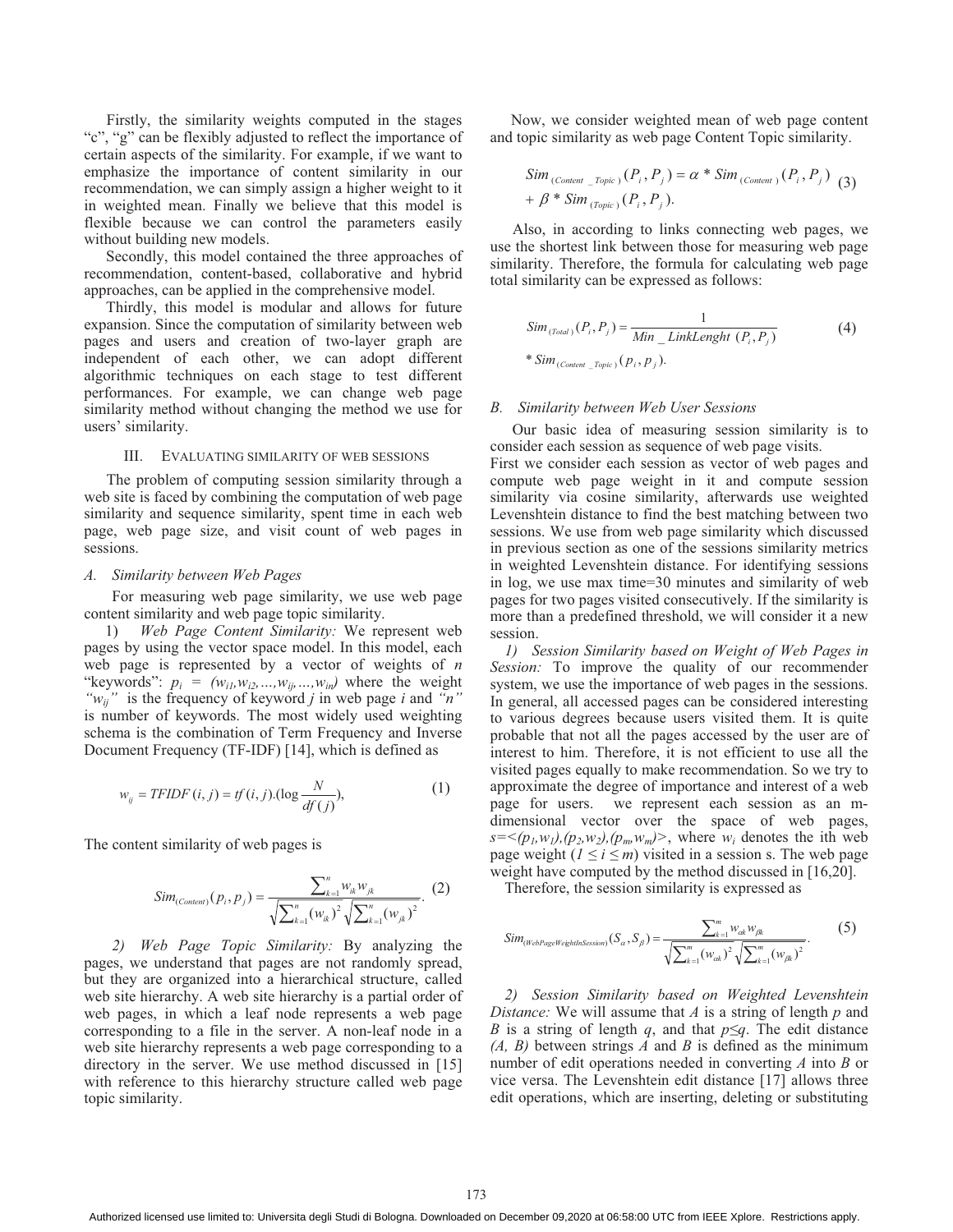a character. In this paper we use weighted Levenshtein distance (WLD) [18] which is a slight generalization of the Levenshtein distance (LD). We consider the sessions to be the sequence of web pages, If  $S_a$  can be transformed into  $S_b$ by substitution of  $k_i$  symbols, the insertion of  $m_i$  symbols, and the deletion of *ni* symbols, then the weighted Levenshtein distance from  $S_a$  to  $S_\beta$  is defined as

$$
WLD(S_{\alpha}, S_{\beta}) = \min_{i} (p.k_i + q.n_i + r.m_i). \tag{6}
$$

where in our proposed method, we consider the *q=r=1* and  $p=1-sim_{(Total)}(p_i,p_j)$ . In other words, we apply page similarity in weighted Levenshtein algorithm to find the best matching between two sessions based on their similarity of pages. Therefore, session similarity can be represented as follows:

$$
Sim_{(Levenshtein)}(S_{\alpha}, S_{\beta}) = 1 - \frac{Levenshtein (S_{\alpha}, S_{\beta})}{Max(||E(S_{\alpha})||, ||E(S_{\beta})||)}.
$$
 (7)

Now, we consider weighted mean of session similarity in sections III.B.1 and III.B.2 as session total similarity.

$$
Sim_{(Total)}(S_i, S_j) = \alpha * Sim_{(Levenshtein)}(S_i, S_j)
$$
  
+  $\beta * Sim_{(WebPageWei ghtlnSessi on)}(S_i, S_j)$ . (8)

# IV. THE INTER LAYER LINKS BETWEEN WEB PAGE LAYER AND USER LAYER

After calculating page similarity and session similarity, we obtain inter-layer correlation computed by the "equation (5)" which computes the web page weight in a session. The inter layer links between session layer and web page layer is simply derived from weight of web pages in sessions. Each link in the graph has a weight between 0 and 1.

# V. RECOMMENDATION PROCESS

With the two-layer graph model, all three major recommendation approaches can be implemented by choosing different types of links to use in a recommendation generation process. If only web page information is used, which means only links in the web page layer are activated, it is a content-based approach. If user-layer and inter-layer links are activated, it is a collaborative approach. If all links are activated, it becomes a hybrid approach. We use direct retrieval method to generate recommendations by retrieving web pages similar to the target user's previous visited web pages and web pages visited by users similar to the target user. For content-based recommendation, web pages that are similar to the target user's previous visited web pages are retrieved as recommendations. For collaborative recommendation, a list of users similar to the target user is first obtained. Then, the web pages interested in users are retrieved as the collaborative recommendation for the target user. The hybrid recommendation is obtained by combining the recommendation results from two approaches describe above.

# VI. EXPERIMENTAL RESULTS

#### *A. Data Set*

In order to evaluate the effectiveness of our proposed method, we have conducted preliminary experiments on Music Machines data sets. This web site is collected in September and October of 1997 and was constructed by professors at Washington University and is used mainly for experimental purposes. We have full access to all documents and access logs.

The Music Machines web site contains information about various kinds of electronic musical equipment grouped by manufacturers[19]. For each manufacturer, there may be multiple entries for the different instrument models available — keyboards, electric guitars, amplifiers, etc. For each model, there may be pictures, reviews, user manuals, and audio samples of how the instrument sounds.

Unlike most web traces, this web site was specifically configured to prevent caching, so the log represents all requests (not just the browser cache misses).

Each access log consists of the user label, request method, accessed URL, data transmission protocol, access time and browser used to access the site. The server logs were filtered to remove those entries that are irrelevant for analysis and those referring to pages that do not exist in the available site copy.

The data is based on a 1-week log file during 12-18 February of 1997 and the filtered data contains 8191 sessions and 892 web pages.

We divide the resulting set of transactions into a training (approx. 90%) and a testing set (approx. 10%) for experiments. Evaluation results showed that the hybrid recommender achieved more accurate predictions and relevant recommendations than using content-based or collaborative alone.

#### *B. Evaluation Metrics*

In order to evaluate the recommendation effectiveness for our method, we measured the performance of proposed method using two different standard measures, namely, Accuracy, Coverage [20]. Recommendation accuracy measures the ratio of correct, where correct recommendations are the ones that appear in the remaining of the user session. Recommendation coverage on the other hand shows the ratio of the pages in the user session that the system is able to predict before the user visits them; these metrics can be useful indicators of the system performance only when used in accordance to each other and lose their credibility when used individually [20].

### *C. Experimental Results*

We evaluate our method under different settings. The first experiments were performed to evaluate system sensitivity to the size of visit window and recommendation window. We show the effect of them on efficiency of the proposed system. To consider the impact of visit window's size, we vary visit window's size from 1 to 12 and recommendation window's size from 1 to 20 (similar to previous system's experiment [8]).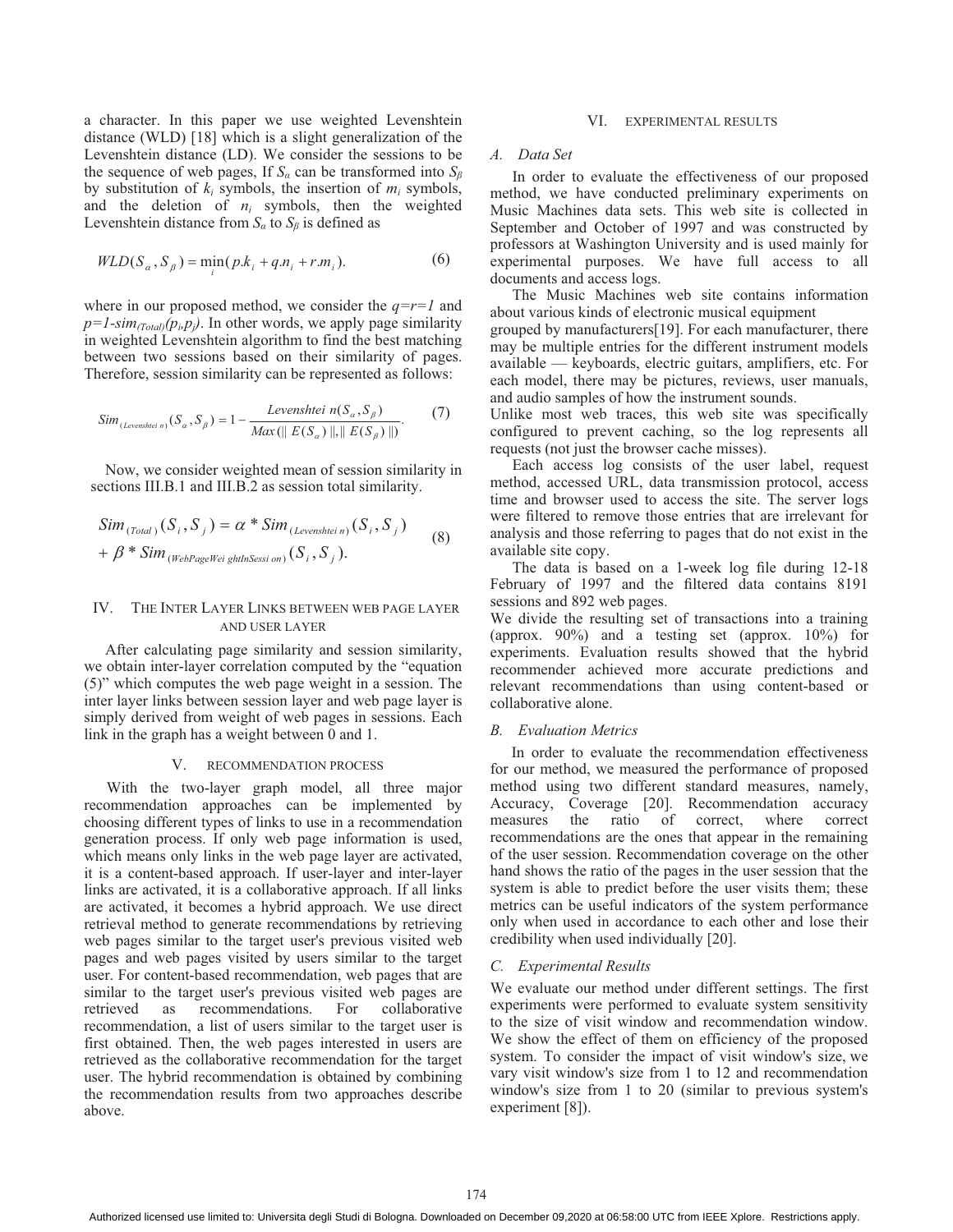We carried out experiments to investigate the performance of the proposed recommendation systems when providing different numbers of recommendations at different size of the visit window. The results are shown in figs. 1-3. Figs. 1-3 demonstrate the accuracy and coverage of our proposed approaches, content-based approach, collaborative approach and hybrid approach, respectively. In order to show the impact of size of the visit window  $(|w|)$  and size of the recommendation window  $(|w|)$  in these approaches, we changed these parameters, as shown in figs. 1-3.

Our evaluations indicate the best accuracy is achieved when using window sizes of 1 and the best coverage is achieved by using window size of 20.

We did a second experiment to further probe the relationship between size of recommendation window and system performance. Figs. 4-6 demonstrate the result of this experiment for various size of recommendation window. The results demonstrate that accuracy decreases when the size of recommendation window increases. The best performances are achieved when using size of recommendation window 1, and when we used recommendation window size larger than 5 results in lower accuracy. This is due to the fact that larger values of *w'* make weaker recommendations for the target user.

Also, in this figs, with the maximal number of recommendations increasing from 1 to 20, the coverage increases. When only one web page is recommended, the coverage is at its lowest, with a value of about 20%. If a



Figure 1. Average accuracy and coverage in content-based approach for various size of visit window



Figure 2. Average accuracy and coverage in collaborative approach for various size of visit window

maximum of 20 pages is recommended, the coverage fluctuates between 55% and 70%, depending on the size of the user window at which a particular recommendation is made.

Comparison the proposed systems indicated that the hybrid approach gains much better results than content and collaborative based approaches.

In the last part of our experiment, we consider performance of the proposed systems in comparison with a graph based recommender system discussed in [8]. Fig.7 has shown the comparison of the proposed systems performance with this system. Experimental results show that the our hybrid approach improves performance significantly and gains much better results than proposed content-based, proposed collaborative and navigation graph [8].

## VII. CONCLUSIONS AND FUTURE WORK

In this paper we have described a two-layer graph model that combines content-based and collaborative approaches. Using our model a recommendation becomes a graph search activity, and different graph search approaches can be applied. Our evaluation results show the flexibility of the proposed model to incorporate different sources of information to improve the quality of recommendations. Also results show that proposed model could significantly improve the recommendation effectiveness.



Figure 3. Average accuracy and coverage in hybrid approach for various size of visit window



Figure 4. Average accuracy and coverage in content-based approach for various size of recommendation window